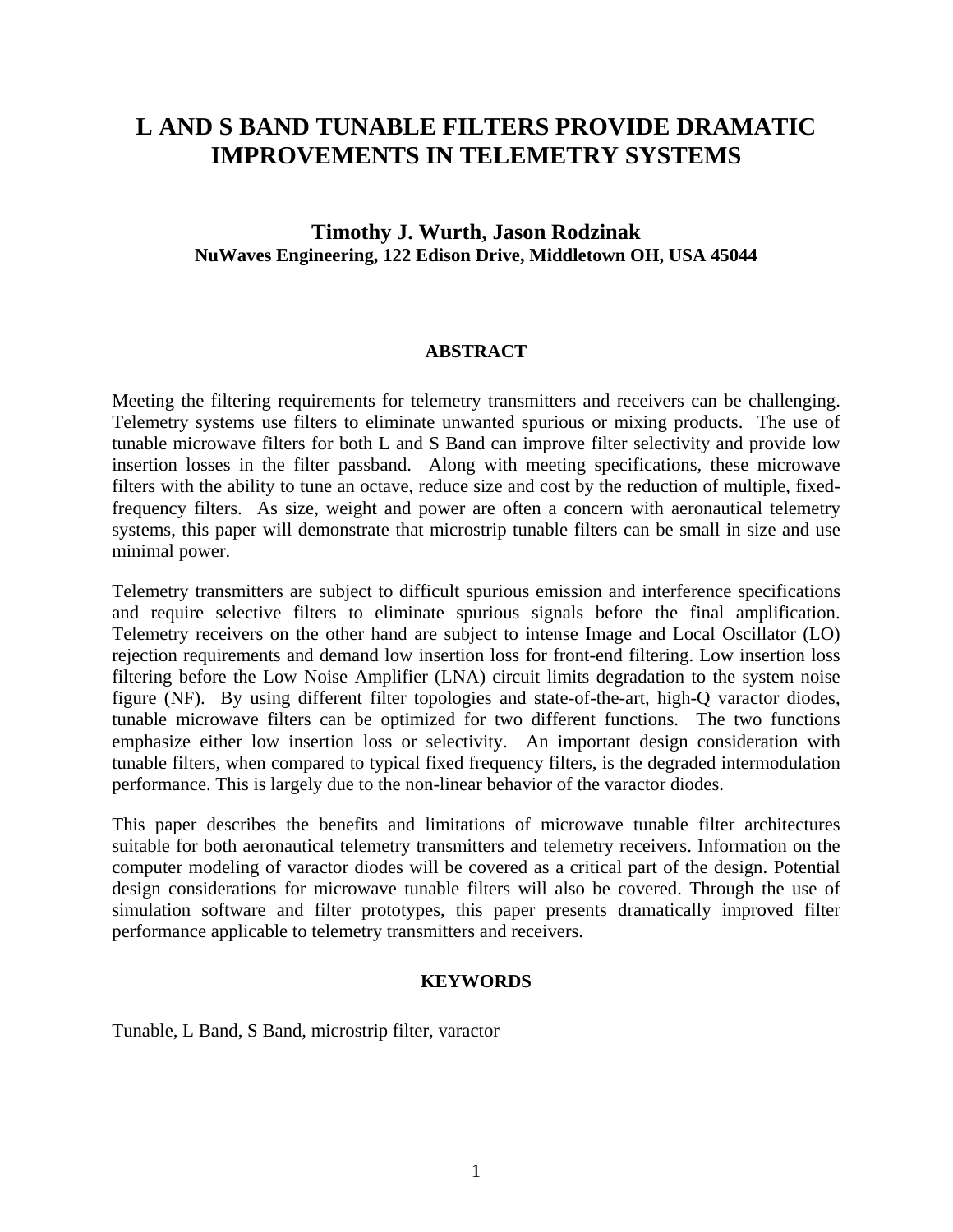#### **INTRODUCTION**

Technical advancements in telemetry require higher performance in smaller packages. This constraint has encouraged filter designers to explore the viability of tunable filters at L Band and S Band for aeronautical telemetry applications.

The use of tunable microwave filters for L and S band provides many benefits for telemetry transmitters and receivers operating under the challenging physical and electrical requirements inherent in telemetry applications. This paper indicates notable improvement is achieved by the careful design and implementation of microwave tunable filters.

#### **FILTERS FOR TELEMETRY APPLICATIONS**

Filters are used extensively in the design of aeronautical telemetry transmitters and receivers. The electrical and physical characteristics of the filter are driven by the specific functionality required. At the most basic levels of understanding, filters are desired to completely attenuate unwanted signals while passing wanted signals completely unchanged. Ideally, all filters would have zero insertion loss and infinite selectivity.

As ideal filters are not readily available, and because the two principle filter characteristics of insertion loss and selectivity are naturally conflicting, filters often favor one characteristic over the other. The design of tunable microwave filters provides some interesting options regarding insertion loss and selectivity, particularly when compared to fixed frequency filters. The advantages to tunable microwave filters are clearly evident in telemetry systems that support many channels over a wide frequency band, such as the IRIG-106 defined L and S bands.

The tunable filters discussed in this paper are limited to relatively broadband filter applications such as those addressing spurious emissions and not for close-in spectral mask requirements. Both low insertion loss and high selectivity tunable filters are presented.

### **L AND S BAND TUNABLE FILTERS**

L and S telemetry bands, from 1400 MHz to 2400 MHz, cover a frequency range where filter design using lumped element components starts to become impractical. At the higher frequencies of L and S band, the parasitic capacitance and inductance of lumped element components becomes significant. An attractive alternative is filter design using distributed elements, utilizing common microwave design techniques such as microstrip and stripline. Distributed element filter design develops inductance and capacitance through the physical shape of a signal trace and its orientation to a close proximity ground. Tunable microwave filter designs employing both lumped elements and distributed elements are presented.

Figure 1 plainly shows the different physical structures for microstrip and stripline, which are readily utilized in modern printed circuit boards (PCB). Stripline requires a multilayered PCB while microstrip needs only a double-sided PCB. Tunable microwave filters using microstrip and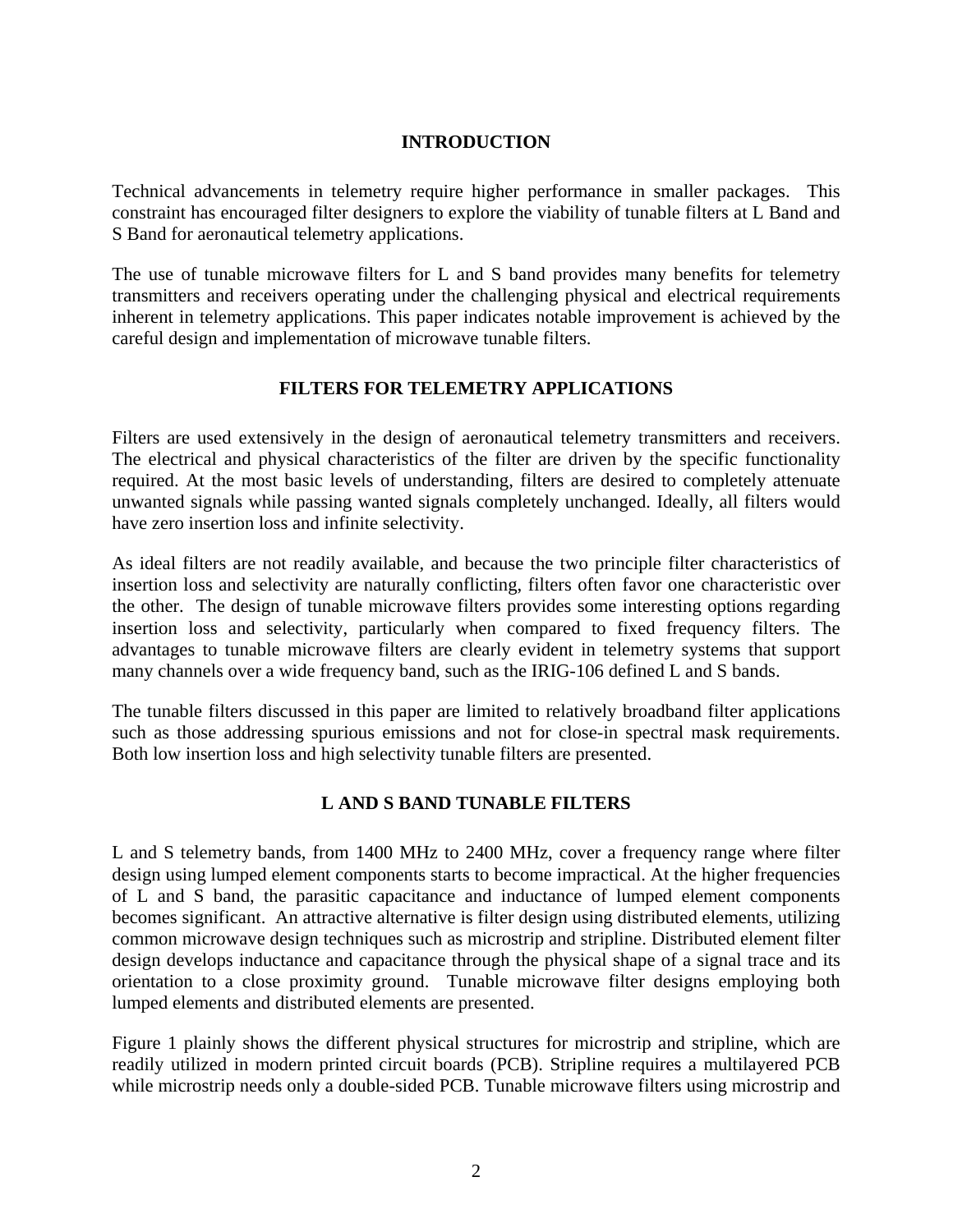stripline techniques are very rugged and well suited for the severe operational environments of aeronautical telemetry systems.



### **Figure 1: 50 ohm Trace for both Microstrip and Stripline (courtesy of AppCAD software, Agilent Technologies)**

### **Benefits of Tunable Telemetry Filters**

Some potential benefits of tunable microwave filters are:

- Selectivity the bandwidth of the tuned filter can be optimized to pass the widest instantaneous signal; the filter passband does not need to be wide enough to cover all possible frequency channels for that particular telemetry band.
- Low insertion loss a tunable filter can be optimized for low insertion loss yet still provide necessary filtering. Comparable performance from fixed frequency filters requires switching in multiple filters to provide low loss filtering over a telemetry band.
- Smaller size fewer filter poles are needed to achieve the equivalent filtering rejection of undesired signals. This has particular appeal to system designs using frequency multiplication, where the frequency relationship between the unwanted multiplication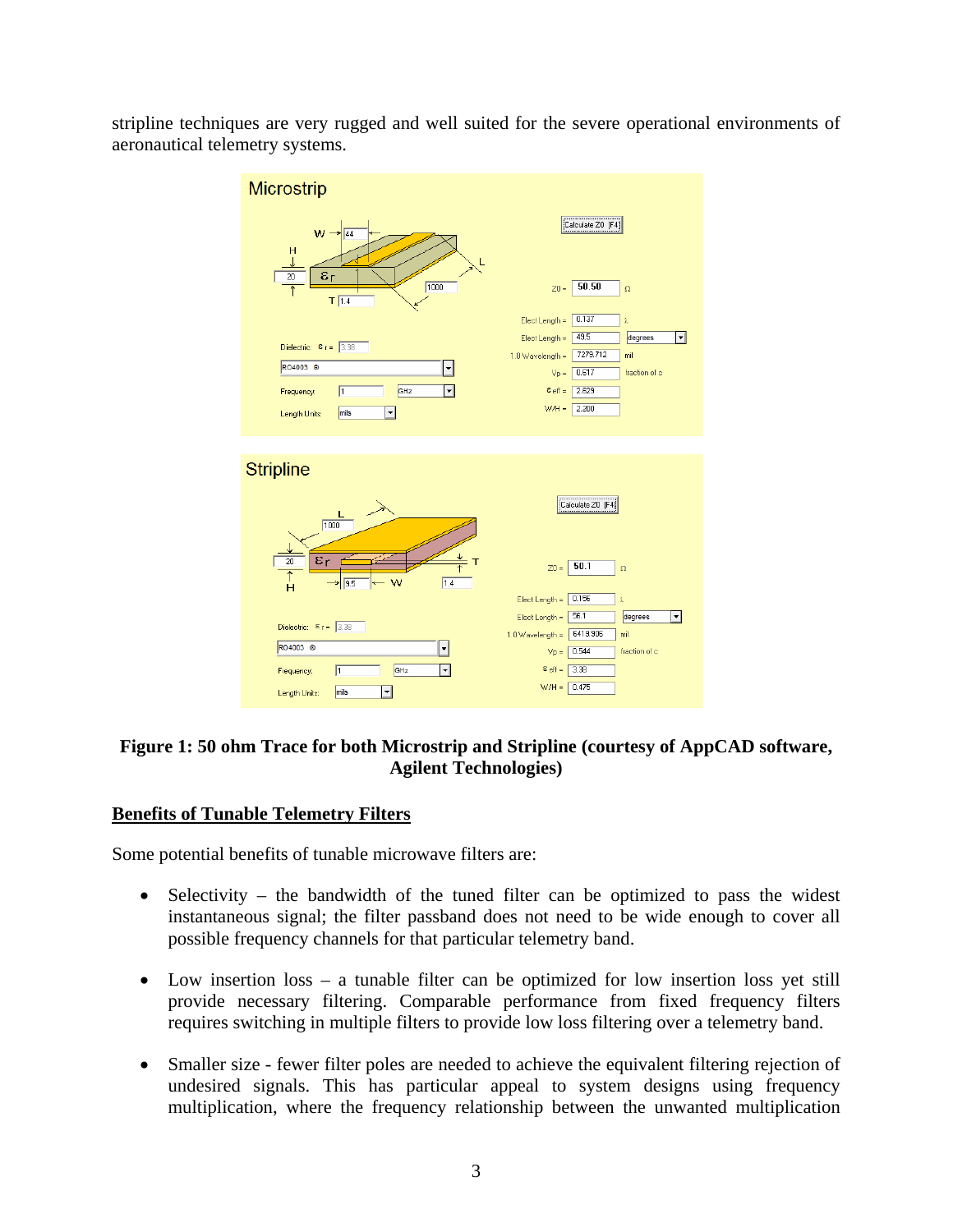products and the desired harmonic are completely predictable. This also permits the use of higher order frequency multiplication while simultaneously covering a broad frequency range, even to the point where several harmonics are within range of the tunable filter and only the desired is selected. The equivalent functionality using fixed frequency filters would require switching in different filters, at the cost of size.

#### **Potential Concerns of Tunable Filters**

As with most engineering designs, there are tradeoffs to consider when utilizing tunable filters for telemetry applications. Some of the potential limitations are:

- Distortion Tuning for tunable microwave filters is achieved almost exclusively through the use of varactor diodes. As varactor diodes are inherently non-linear devices, distortion increases as the Radio Frequency (RF) power level into the tunable filter increases. Distortion performance, which is formally specified as intermodulation requirements such as 1 dB compression point (P1dB) or Third-Order Intercept Point (IP3), can be lessened through proven design techniques.
- Control of Tuning a method is required to control the tuning of the filter. This may not be inconsequential, especially for systems without digital control circuitry already in the system. Typical tuning control is a voltage bias applied across a varactor diode. The precision of the tuning bias required is highly dependent on the narrowness of the tuned filter.

### **Varactor Modeling**

A crucial component of the tunable microwave filters is the tuning element. The tuning element is usually a varactor diode. All tunable filter designs considered here use varactor diodes as the tuning element. A varactor diode has a variable capacitance that is inversely proportional to the voltage applied across the diode. An applied bias voltage causes the depletion region to change, which alters the capacitance. Varactor diodes operate in a reverse biased configuration so little or no current flows through the component; hence the varactor diode uses minimal additional power.

A spice model of a varactor diode is shown in Figure 2, along with the equations defining the relationship between capacitance and applied voltage.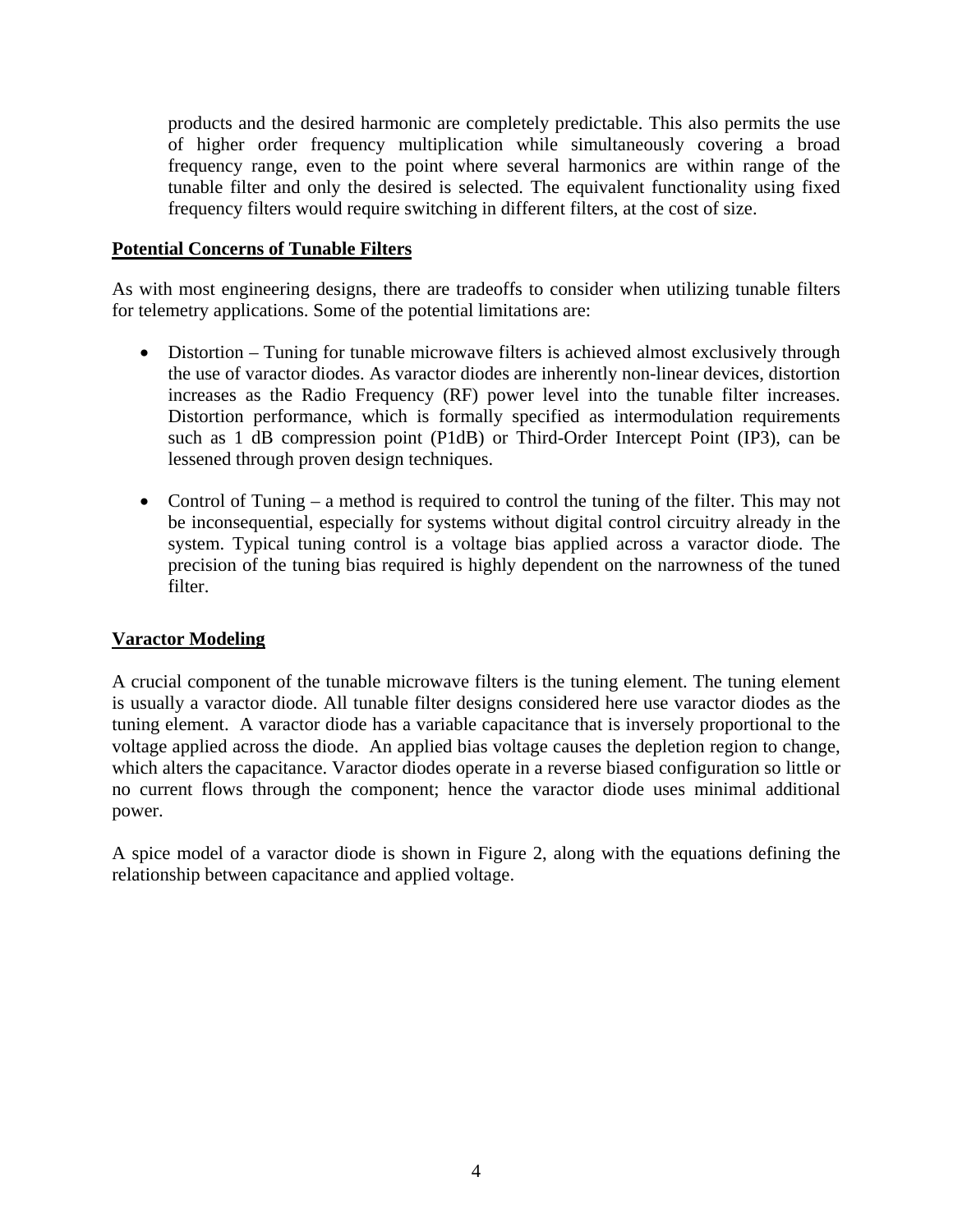

 $L_s = 0.068$  $M = .46$  $VR = 22$  $C_p = 0.15$  $X = (1 + (VR/.6))$  ^M  $C_v = (2.45/X) + C_p$ 

**Figure 2: Spice Model for Varactor Diode** 

|  | Symbol definitions: $L_s$ = the specific series inductance (manufacturer supplied) |
|--|------------------------------------------------------------------------------------|
|  | $M = constant$ also provided by the manufacturer                                   |
|  | $VR =$ the voltage applied from the cathode to the anode                           |
|  | $C_p$ = package capacitance                                                        |
|  | $X =$ value for interim calculation                                                |
|  | $C_v$ = total resulting capacitance                                                |

Capacitance versus bias voltage was plotted for a simulated varactor mathematically modeled by the equations and constants of Figure 2. The resulting plot is shown in Figure 3. Note the very non-linear shape of the curve. Further, witness the reduced change in capacitance with higher voltage, which is ultimately limited by the parasitic capacitance of the diode package. In this simulation, the capacitance approaches but does not reach 0.5 pF at the highest bias voltages.



**Figure 3: Capacitance vs Bias Voltage of Varactor Diode Model**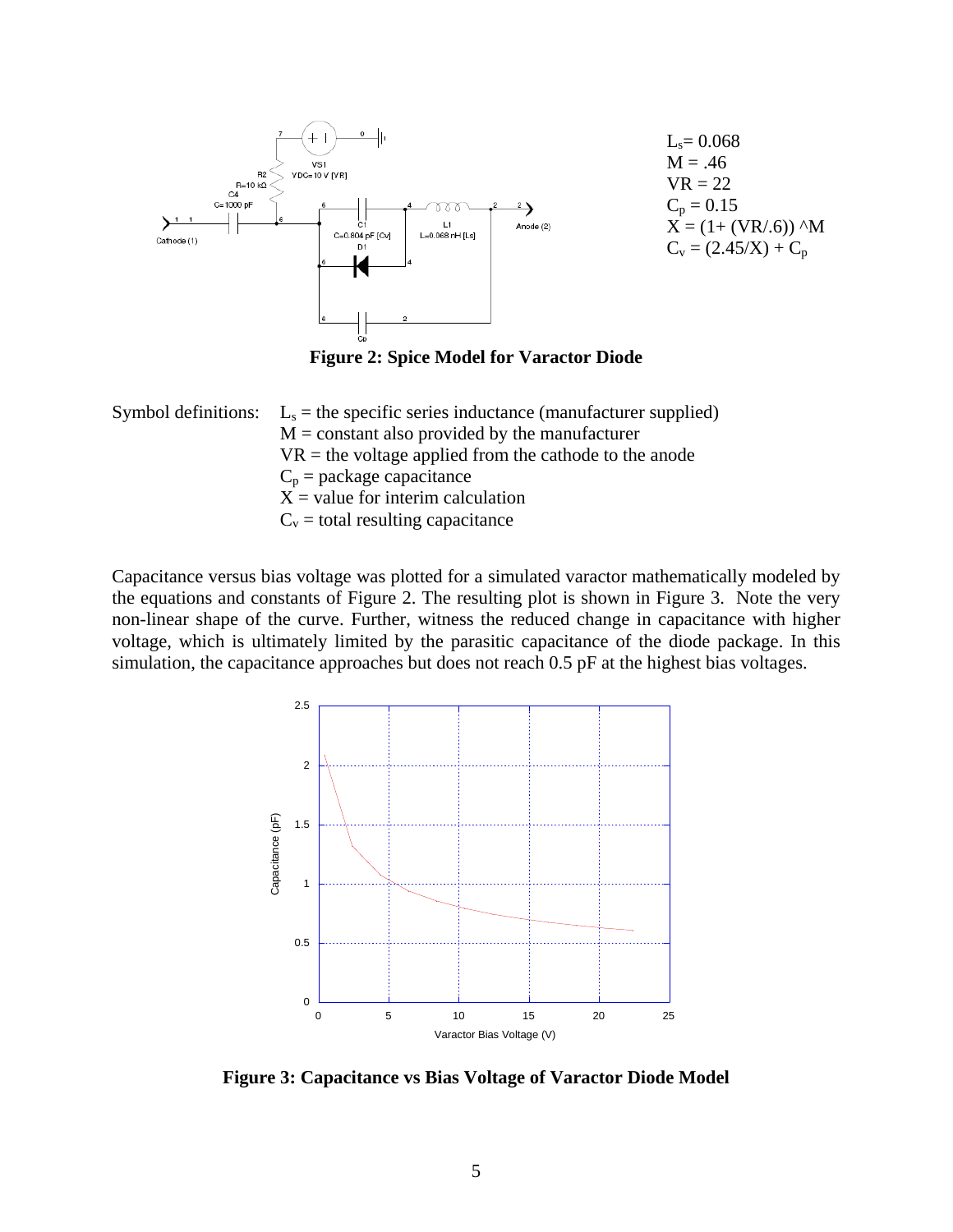A design concern for tunable microwave filters is the distortion which occurs. As mentioned previously, this distortion is the result of the non-linear characteristics of the varactor diode. A proven technique for reducing this effect is to place varactor diodes in series and effectively distribute the RF voltage swings across two diodes. Since each diode experiences only one-half the RF swing, distortion effects now occur at higher RF input levels. A common practice is to use four varactor diodes in a series/parallel configuration, as shown in Figure 4. The resulting total capacitance is equal to one varactor but with better distortion performance. The IP3 of a filter was measured with only one varactor for each tuning element and then with a circuit similar to Figure 4 replacing the single varactor. The IP3 improved from  $+4.7$  dBm to  $+11.6$ dBm.



**Figure 4: Using Varactor Diodes in Series and Parallel Configuration for Distortion Reduction** 

#### **Design Considerations for L and S Band Tunable Filters**

A tunable microwave filter was designed and simulated using Genesys software from Eagleware. The bias on the varactor diode was stepped and the response plotted. This three-pole filter was synthesized as a tapped-combline filter with varactor diodes added to adjust the electrical length of the resonant structures. The layout and the swept filter response are shown in Figure 5. The simulated filter response shows good insertion loss performance from 1.9 GHz to 2.5 GHz.

The prototype board for this tunable filter design was measured. Figure 6 shows several filter responses as the varactor bias was adjusted. The measured insertion loss did not equal the simulation but the tuning range did match the simulation. The most likely explanation for insertion loss differences is that a more sophisticated model of the varactor quality factor (Q) is needed; a model that reflects the change in Q versus frequency and tuning bias.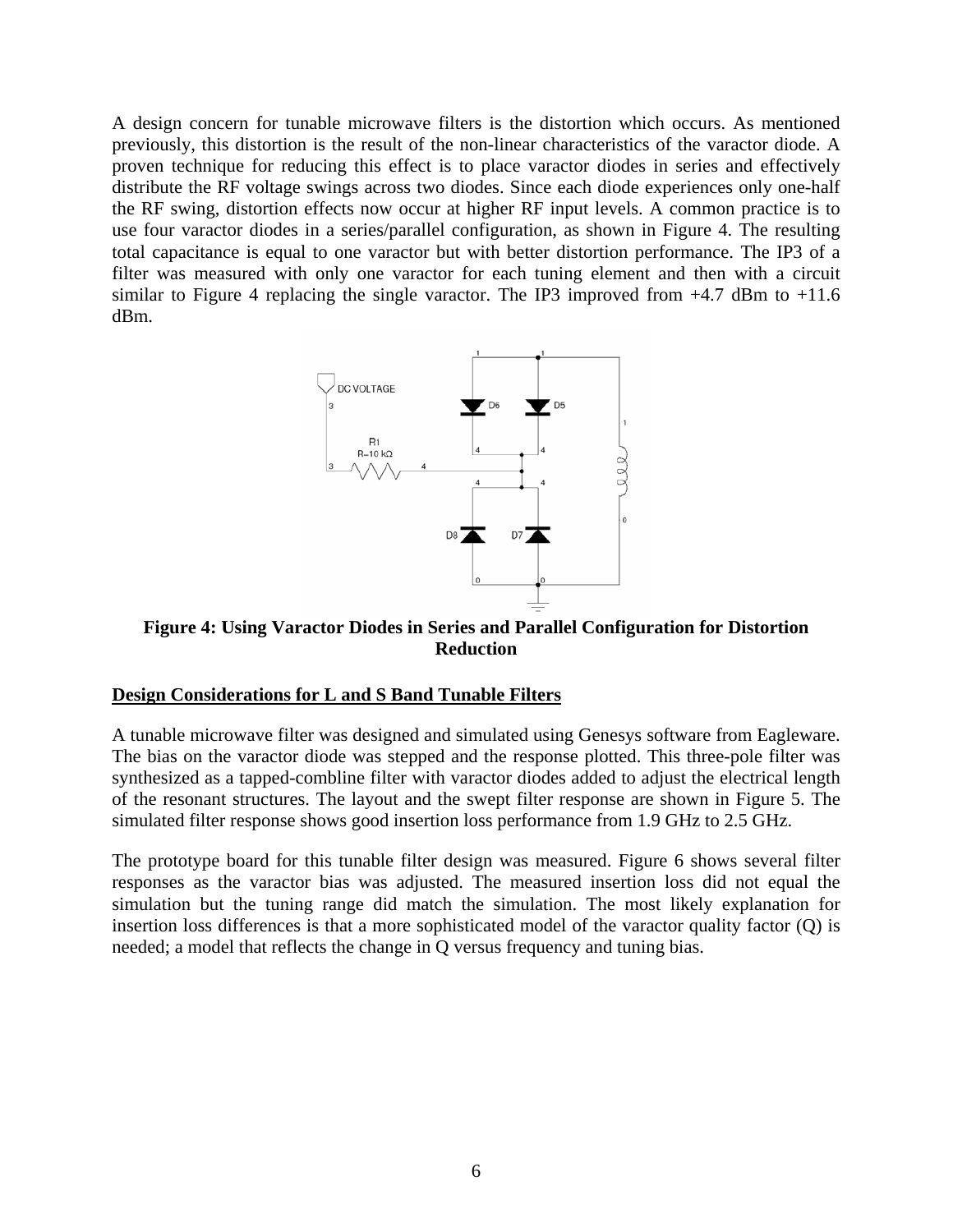

**Figure 5: Microstrip Tunable Filter Layout and Simulation Covering 1.9 GHz to 2.5 GHz** 



**Figure 6: Measured Filter Response for 3 Pole Prototype Filter** 

A second, tunable microwave filter using lumped elements was designed, simulated and built. The layout and measured response is shown in Figure 7. Requiring less than a square inch of board area, this very compact filter design has impressive performance. This tunable filter design was optimized for selectivity with much less concern for insertion loss.